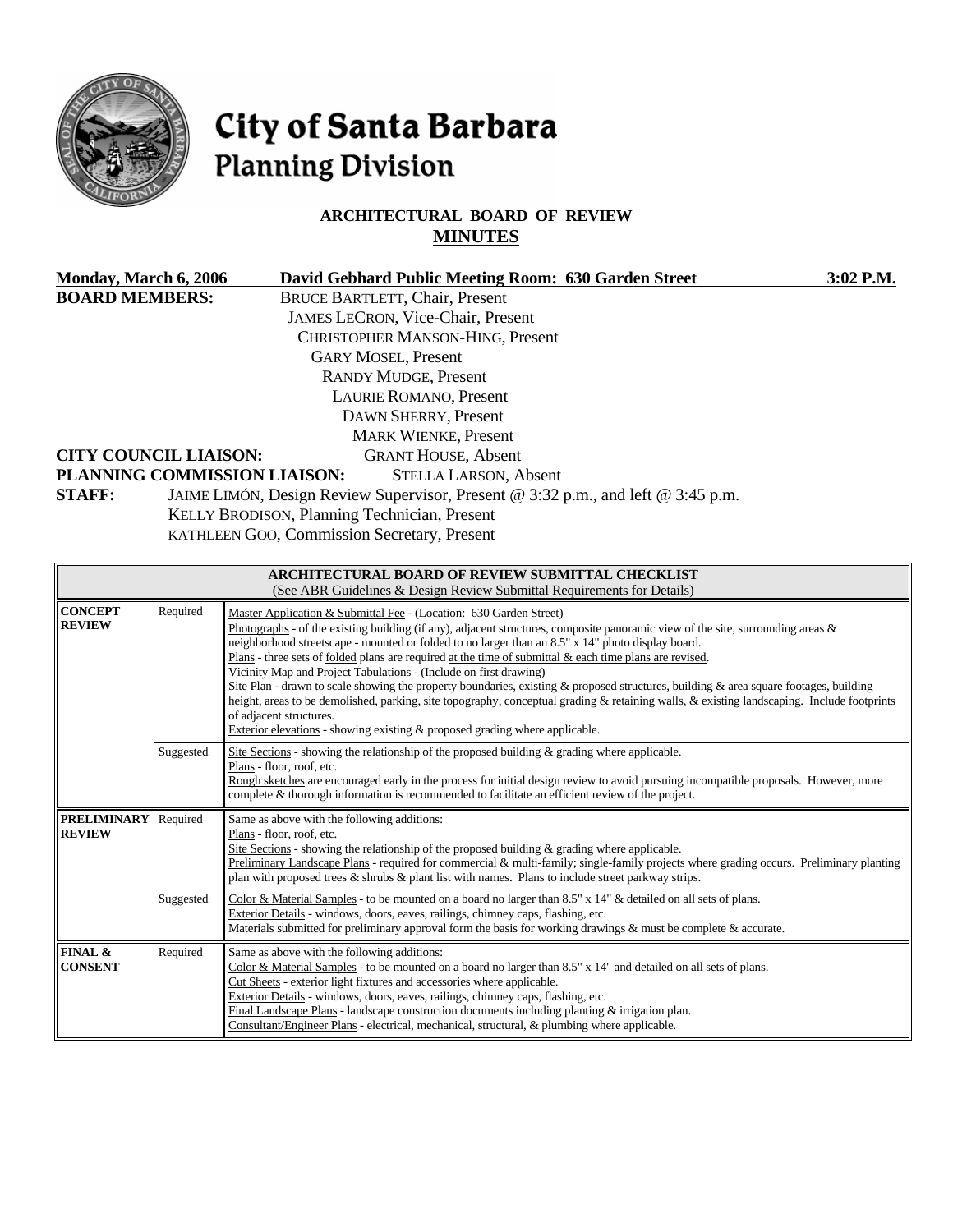## **PLEASE BE ADVISED**

- The approximate time the project will be reviewed is listed to the left of each item. It is suggested that applicants arrive 15 minutes early. The agenda schedule is subject to change as cancellations occur. Staff will notify applicants of time changes.
- The applicant's presence is required. If an applicant is not present, the item will be postponed indefinitely. If an applicant cancels or postpones an item without providing advance notice, the item will be postponed indefinitely and will not be placed on the following Architectural Board of Review (ABR) agenda. In order to reschedule the item for review, a rescheduling fee will be paid and the applicant must fill out and file a Supplemental Application Form at 630 Garden Street (Community Development Department) in addition to submitting appropriate plans.
- All approvals made by the ABR are based on compliance with Municipal Code Chapter 22.68 and with adopted ABR guidelines. Some agenda items have received a mailed notice and are subject to a public hearing.
- The ABR may grant an approval for any project scheduled on the agenda if sufficient information has been provided and no other discretionary review is required. Substitution of plans is not allowed, if revised plans differing from the submittal sets are brought to the meeting, motions for preliminary or final approval will be contingent upon staff review for code compliance.
- The Board may refer items to the Consent Calendar for Preliminary and Final Architectural Board of Review approval.
- Preliminary and Final Architectural Board of Review approval is valid for one year from the date of the approval unless a time extension or Building Permit has been granted.
- **Items before the Board may be appealed to the City Council. For further information on appeals, contact the Planning Division Staff or the City Clerk's office. Said appeal must be in writing and must be filed with the City Clerk at City Hall within ten (10) calendar days of the meeting at which the Board took action or rendered its decision. The scope of this project may be modified under further review.**
- **AMERICANS WITH DISABILITIES ACT:** In compliance with the Americans with Disabilities Act, if you need special assistance to participate in this meeting, please contact the Planning Division at (805) 564-5470. Notification at least 48 hours prior to the meeting will enable the City to make reasonable arrangements.
- **AGENDAS, MINUTES and REPORTS**: Copies of all documents relating to agenda items are available for review at 630 Garden St. and agendas and minutes are posted online at [www.SantaBarbaraCa.gov](http://www.santabarbaraca.gov/) If you have any questions or wish to review the plans, please contact Kelly Brodison, at (805) 564-5470 between the hours of 8:30 a.m. to noon and 1:00 p.m. to 4:00 p.m., Monday through Friday.

## **LICENSING ADVISORY:**

The Business and Professions Code of the State of California and the Municipal Code of the City of Santa Barbara restrict preparation of plans for certain project types to licensed professionals. Applicants are encouraged to consult with Building and Safety Staff or Planning Staff to verify requirements for their specific projects.

Unlicensed persons are limited to the preparation of plans for:

- $\triangleright$  Single or multiple family dwellings not to exceed four (4) units per lot, of wood frame construction, and not more than two stories and basement in height;
- ¾ Non-structural changes to storefronts; and,
- $\blacktriangleright$  Landscaping for single-family dwellings, or projects consisting solely of landscaping of not more than 5,000 square feet.

## **NOTICE:**

- 1. That on March 2, 2006 at 4:00 p.m., this Agenda was duly posted on the indoor and outdoor bulletin boards at the Community Development Department, 630 Garden Street, and online at www.SantaBarbaraCa.gov.
- 2. This regular meeting of the Architectural Board of Review will be broadcast live and rebroadcast in its entirety on Wednesday at 9:00 a.m. on Channel 18.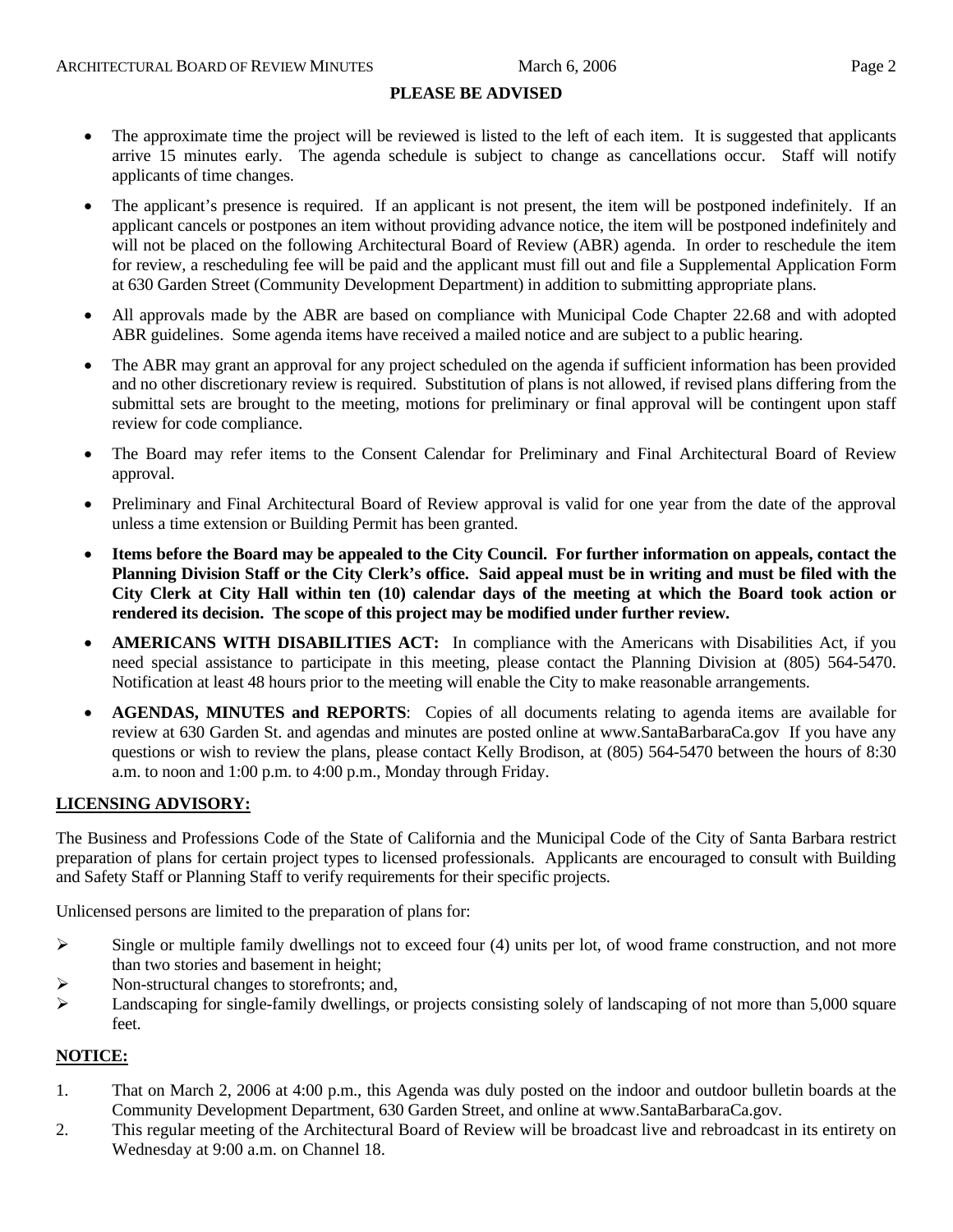Any member of the public may address the Architectural Board of Review for up to two minutes on any subject within their jurisdiction that is not scheduled for a public discussion before the Board on that day. The total time for this item is ten minutes. (Public comment for items scheduled on today's agenda will be taken at the time the item is heard.)

No public comment.

B. Approval of the minutes of the Architectural Board of Review meeting of February 27, 2006.

Motion: Approval of the minutes of the Architectural Board of Review meeting of February 27, 2006, with corrections.

- Action: Wienke/Romano, 6/0/2 (LeCron abstained from Item #6, Manson-Hing abstained from Item #9).
- C. Consent Calendar.

Motion: Ratify the Consent Calendar. The Consent Calendar was reviewed by Board member LeCron. Action: Wienke/Sherry, 8/0/0.

- D. Announcements, requests by applicants for continuances and withdrawals, future agenda items, and appeals.
	- 1. Ms. Brodison announced that there were no changes to the agenda.
	- 2. Ms. Brodison made the following announcements:
		- a) Board member Romano will step down from Items #3 and Item #4 on the agenda.
		- b) Board members Wienke and LeCron will be absent at the next meeting on Monday, March 13, 2006, and therefore Chair Bartlett will be reviewing the Consent Calendar items for Board member LeCron.
		- c) Chair Bartlett announced that Item E: "2040 Plaza Bonita" from the Consent Calendar will be heard at the Full Board.
- E. Subcommittee Reports.

Chair Bartlett reported that he attended the 28<sup>th</sup> Neighborhood Preservation Ordinance (NPO) Steering Committee *Ad hoc* Subcommittee on Saturday, March 4, 2006 at City Hall, where there was considerable public input, and announced that NPO will soon be heard before City Council with Council adoption probable later this year. Another *Ad hoc* Subcommittee meeting will be held Friday, March 11, 2006, with a follow-up meeting the next Friday, March 18, 2006.

F. Possible Ordinance Violations.

No reported violations.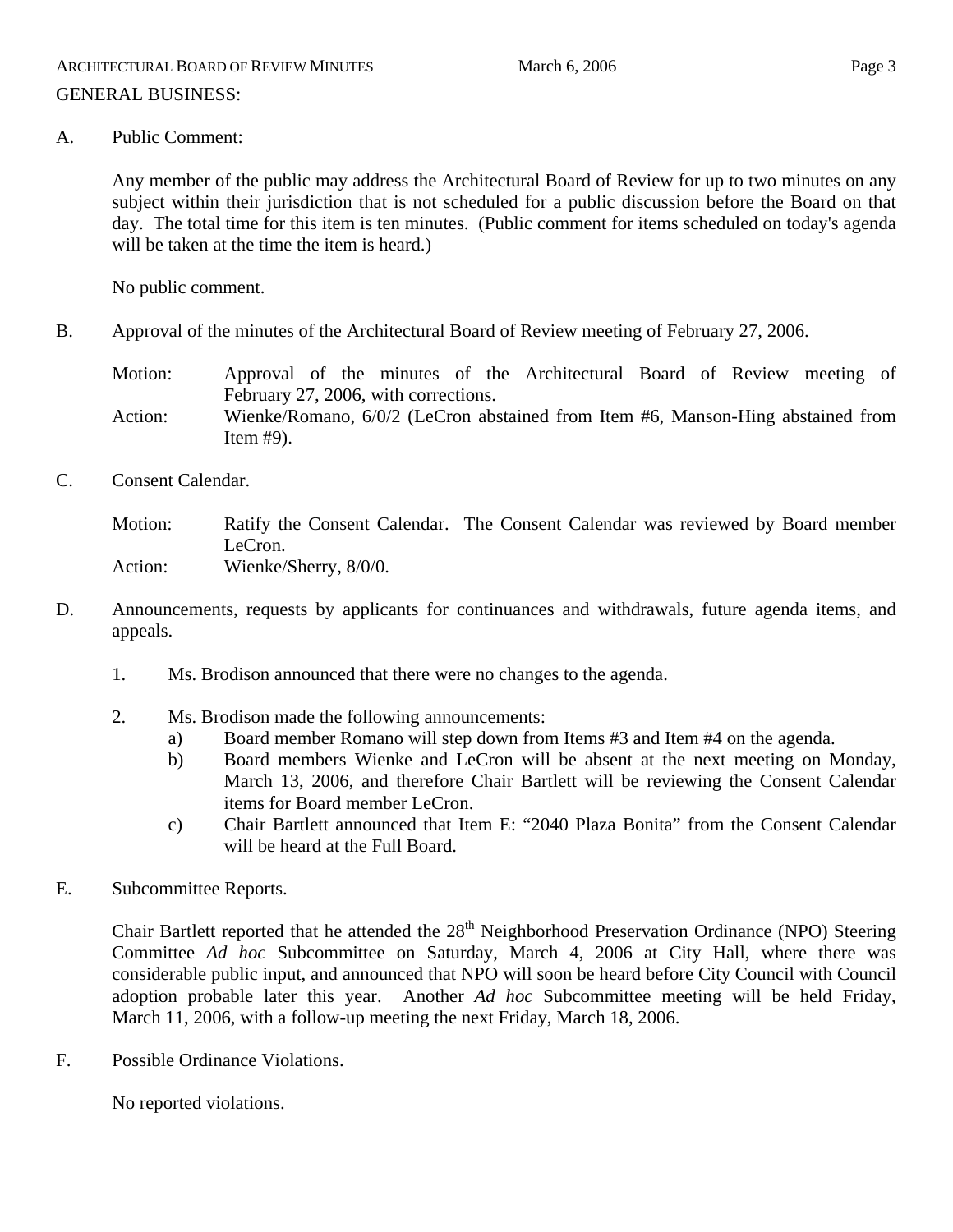# **FINAL REVIEW**

# **1. 100 BLK N MILPAS ST 100-800 BLKS**

 Assessor's Parcel Number: 017-131-0RW Application Number: MST2004-00182 Owner: City of Santa Barbara Applicant: Anna Bosin/Public Works Department, Eng. Div.

(Proposal for various street improvements for pedestrian accessibility and beautification on the 100-800 blocks of North Milpas Street, between Quinientos and Canon Perdido Streets. Approval of the design and pedestrian accessibility improvements within the public right-of-way is requested.)

(3:46)

Anna Bosin, Project Engineer for City of Santa Barbara/Public Works, Engineering Division, present.

Ms. Bosin made a presentation to the Board regarding the Milpas Street Beautification Project requesting feedback on: pedestrian lighting and proposed luminaries, sidewalk repair, new street trees with tree grates, painting utility boxes malaga green color, decorative railing installation (on the Haley and Milpas Street intersection), upgraded bus stops, and curb bulbouts (partial brick sidewalk installation at the Milpas and Canon Perdido Street intersection).

Public comment opened at 4:23 p.m.

Mr Bob Ludwick, neighbor and president of the Milpas Properties Association, complimented Ms. Bosin for a successful public outreach program, but felt that the proposed curb bulbouts could possibly prove dangerous for a high density of teenage drivers in the area who utilize that intersection. He suggested an elimination of the north side pedestrian crossing at the Milpas and Canon Perdido intersection as an aesthetic solution to place all the pedestrian cross traffic of Milpas Street on the south side of the intersection. He also encouraged consideration by the Board regarding the opportunity for public art including the possibility of involvement by high school students.

Public comment closed at 4:27 p.m.

|         | PEDESTRIAN LIGHTING/LUMINARIES (LIGHTING FIXTURES) ALONG MILPAS STREET                       |
|---------|----------------------------------------------------------------------------------------------|
| Motion: | Final Approval with the following comments: 1) The Board generally prefers continuing        |
|         | the use of concrete poles for the new added poles, with the suggestion of using the fluted   |
|         | poles which the Board reviewed in the City's previously presented Lighting Proposal.         |
|         | 2) New lighting fixtures should be Malaga green to match the other proposed street           |
|         | elements such as the bus stop elements, utility boxes, and signs along the Milpas Street     |
|         | corridor. 3) The Board supports the design of the Lumec light fixture.                       |
| Action: | Manson – Hing/Mudge, 7/1/0 (Wienke opposed)                                                  |
|         |                                                                                              |
|         |                                                                                              |
|         | <b>STREET TREE/SIDEWALK IMPROVEMENTS</b>                                                     |
| Motion: | Final Approval with the following comments: 1) The brisbane box trees are acceptable         |
|         | for future replacements of the existing ficus street trees, and an acceptable choice for new |
|         | street tree installation. 2) The new tree grates and natural grey sidewalks are acceptable.  |
|         | 3) An attempt should be made to eliminate redundant or relocate news racks or boxes to       |
|         | maximize pedestrian access along existing sidewalks.                                         |
| Action: | Manson -Hing/Lecron, 8/0/0.                                                                  |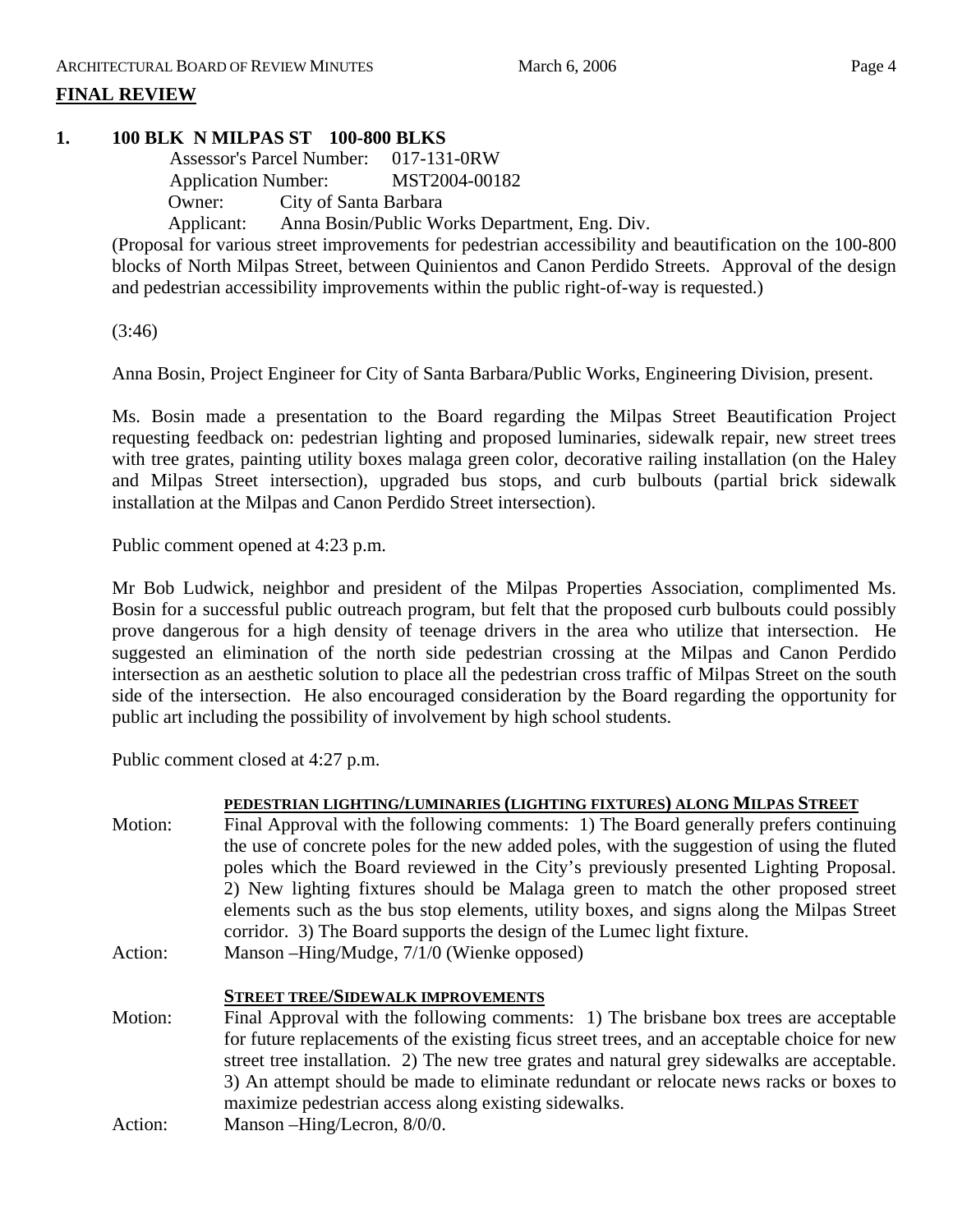|         | DECORATIVE RAILING INSTALLATION ON THE INTERSECTION OF HALEY AND MILPAS                    |
|---------|--------------------------------------------------------------------------------------------|
|         | <b>STREET</b>                                                                              |
| Motion: | Final Approval with the following comments:                                                |
|         | 1) The Board is concerned with the longevity of the ball caps on the posts, and suggests   |
|         | a more durable method attachment or an alternative design such as a pyramidal cap.         |
|         | 2) Paint the railings malaga green on both sides of Milpas Street.                         |
| Action: | Wienke/LeCron, 8/0/0.                                                                      |
|         |                                                                                            |
|         | PROPOSED INTERSECTION/SIDEWALK IMPROVEMENTS ALONG MILPAS AND CANON                         |
|         | PERDIDO STREETS                                                                            |
| Motion: | Continued indefinitely with the following comments: 1) The proposed improvements           |
|         | including addition of curb bulbouts, shortening of the crosswalks, and crosswalk           |
|         | realignment are an enhancement. 2) The Board is having difficulty with the details and     |
|         | materiality of the proposed project as currently presented. 3) The Board would like to see |
|         |                                                                                            |
|         | simplification of the shape of the intersection, especially the proposed northeast curb    |
|         | bulbout which constricts the northbound lane of traffic on Milpas Street. 4) The Board     |
|         | does not support the brick infill as proposed. There is an opportunity for the corners to  |
|         | become more plaza-like through the use of enhanced paving or consideration of brick or     |
|         | colored concrete for the curb ramps and corner areas of the sidewalk. 5) Study             |
|         | introducing public art into the corner sidewalk areas of the intersection.                 |
|         | $\sigma$ $\sigma$ $\alpha$ $\alpha$                                                        |

Action: Romano/LeCron, 8/0/0.

## **CONCEPT REVIEW - NEW ITEM**

#### **2. 3303 STATE ST A** C-L/C-P/SD-2 Zone

|  | Assessor's Parcel Number: 051-100-001 |                |                                                          |
|--|---------------------------------------|----------------|----------------------------------------------------------|
|  |                                       |                | Application Number: MST2006-00077                        |
|  | Owner:                                |                | Emil F. & James M. Deloreto Trust                        |
|  | Architect:                            | Lenvik & Minor |                                                          |
|  |                                       |                | Dreamed for a front focado remodel and negling landscape |

(Proposal for a front facade remodel and parking landscape alterations for Loreto Plaza.)

## **(COMMENTS ONLY; PROJECT REQUIRES ENVIRONMENTAL ASSESSMENT.)**

(4:37)

Richard Six, Architect, present.

Motion: Continued indefinitely with the following comments: 1) The proposed façade and site improvements are an improvement to the existing conditions. 2) The Board supports the replacing of parking with landscaping and site walls along the State Street frontage. 3) Further study is requested for the proposed faux iron balconies suspended by angled tension rods. Other more authentic-looking opportunities should be explored to provide additional vines and landscaping. 4) The additional landscaping and brick paving along the paseos of the remodeled shops are acceptable. 5) Further study and refinement is requested on the unfinished rear round plaza architectural component. 6) The mixed-use concept of the rear round plaza is acceptable, but the proposed planters within the rear plaza requires further study to possibly follow the architecture and not radiate from the center of the plaza. 7) Provide accurate depictions of signage on elevations.

Action: Wienke/Manson-Hing,  $8/0/0$ .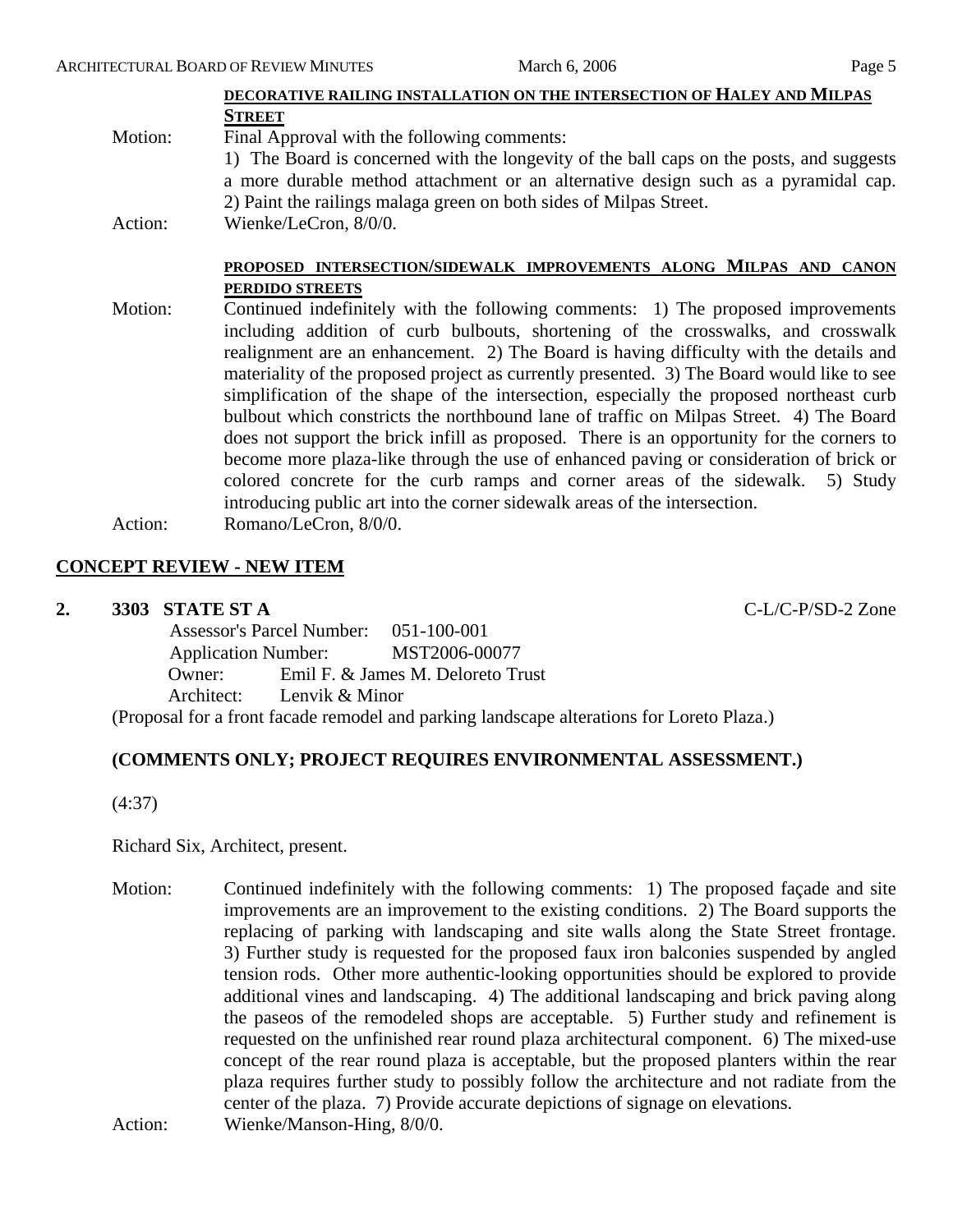# **FINAL REVIEW**

# **3. 1708 LA VISTA DEL OCEANO LN** E-1 Zone

| Assessor's Parcel Number: 035-180-009<br><b>Application Number:</b> |                              | MST2005-00022                  |
|---------------------------------------------------------------------|------------------------------|--------------------------------|
| Owner:                                                              | King Heirs, LLC              |                                |
| Owner:                                                              |                              | The Mesa at Santa Barbara, LLC |
| Agent:                                                              | <b>Brent Daniels</b>         |                                |
| Architect:                                                          | <b>Zehren and Associates</b> |                                |

(Proposal to construct a 3,677 square foot single family residence at 1708 La Vista Del Oceano (Lot 6) with a 645 square foot two-car garage on a 45,023 square foot lot in the Hillside Design District. Proposal includes approximately 650 cubic yards of earthwork beneath the main building footprint and 1,750 cubic yards of earthwork outside of the main building footprint. See MST2003-00227 for master case.)

# **(Final Approval for Architecture and Preliminary Approval for Landscaping is requested.)**

# **(PROJECT REQUIRES COMPLIANCE WITH PLANNING COMMISSION RESOLUTION NO. 053A-04.)**

## (5:09)

Mark Lloyd, representing the applicant; Darren Lane, Architect for Zehren and Associates; and Brian Boyerson, Landscape Architect with Arcadia Studio, present.

| Motion:<br>Action: | <b>ARCHITECTURE:</b> Final Approval as submitted.<br>Wienke/Sherry, 5/2/0 (Manson-Hing and LeCron opposed (for consistencies), Romano<br>stepped down). |
|--------------------|---------------------------------------------------------------------------------------------------------------------------------------------------------|
| Motion:            | <b>LANDSCAPING:</b> Preliminary Approval and continued indefinitely to the Consent<br>Calendar.                                                         |
| Action:            | Mudge/LeCron, 7/0/0 (Romano stepped down).                                                                                                              |

# **CONCEPT REVIEW - CONTINUED ITEM**

## **4. 110 E COTA ST** C-M Zone

 Assessor's Parcel Number: 031-201-030 Application Number: MST2003-00520 Owner: Assem Demachkie Architect: Tom Meaney

(This is a revised project - project now consists of five residential condominiums units and three commercial condominium units. Proposal for a three-story, mixed-use building consisting of a parking garage with 12 spaces partially below grade, and 1,824 square feet of commercial and five residential condominium units above. A voluntary lot merger of the adjacent vacant lot (APN 031-201-030) is proposed as a part of this application.)

# **(PROJECT REQUIRES COMPLIANCE WITH PLANNING COMMISSION RESOLUTION NO. 077-05.)**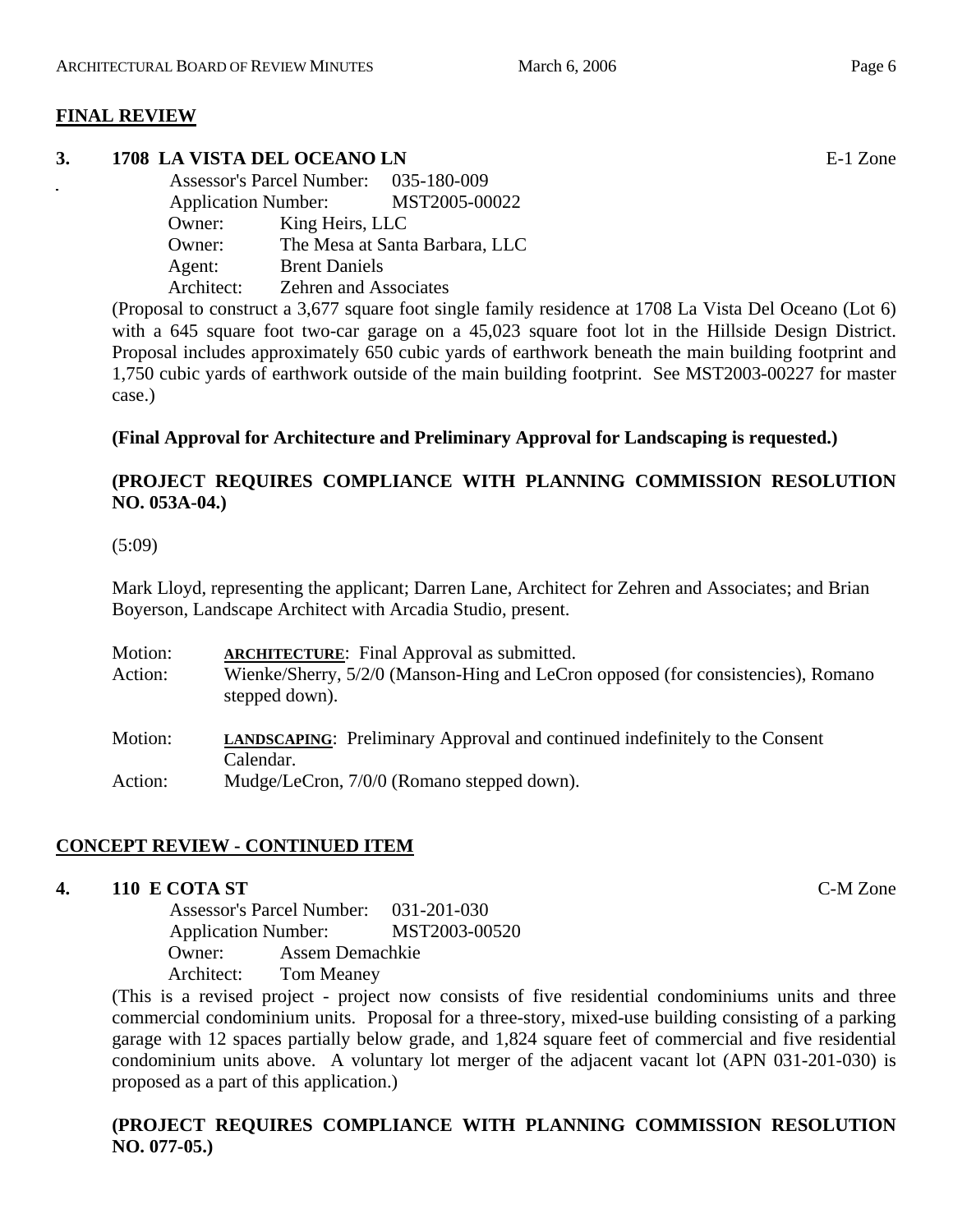(5:25)

Tom Meaney Architect, and Bob Cunningham, Landscape Architects, present.

- Motion: **LANDSCAPING**: Continued indefinitely with the following comments: 1) Increase the landscaping opportunity adjacent to the park and alley, and enhance the paving along the park-alley adjacent to the property. 2) The Board looks forward to further refinement on the landscaping concept. 3) Study the possibility of additional plantings including trees such as palms within the central plaza to show above the roof of the building. Action: Mudge/Wienke, 7/0/0 (Romano stepped down)
- Motion: **ARCHITECTURE:** Continued one week with the following comments: 1) Updates to the plans since the last presentation to the Board are successful in breaking up the façades, especially along the park, and the two interior property lines. 2) Restudy the decorative elements and the proportions of the four-story tower to be more in keeping with the overall architectural expression. 3) Restudy the proportions of the north elevation pedestrian entrance arch which was deemed too tall leaving minimal mass above the arch elements. 4) Restudy the overall proportion of the garage entrance and provide an elevation drawing at the garage face. 5) The introduction of buttress elements adjacent to the ventilation tower adds to the architectural appearance. 6) Further decorative treatment to tower ventilation grills at the top of the garage ventilation tower is requested by the Board. 7) Restudy the proposed pilasters on the upper portion of the tower. 8) The blank property walls along the interior walls on the west elevation requires more landscape opportunities or wall offsets to further break down the wall facade. Action: LeCron/Wienke, 7/0/0 (Romano stepped down).

# **\*\*\*\*\*\*\*\*\*\*\*\*\*\*\* THE BOARD RECESSED FROM 6:00 P.M. UNTIL 6:40 P.M. \*\*\*\*\*\*\*\*\*\*\*\*\*\*\***

## **CONCEPT REVIEW - NEW ITEM: PUBLIC HEARING**

## **5. 15 E ISLAY ST R-1 Zone**

 Assessor's Parcel Number: 027-032-015 Application Number: MST2005-00346 Owner: Lloyd G. Tupper, Trust 8/11/98 Architect: Peter Hunt

(Proposed conversion to condominiums of five existing single-family residences on a 13,853 square foot lot. There are four two-bedroom units and one one-bedroom unit on the property with five uncovered parking spaces. No changes are proposed for the conversion. Alterations and upgrades were completed under previous permits.)

# **(COMMENTS ONLY; PROJECT REQUIRES ENVIRONMENTAL ASSESSMENT AND PLANNING COMMISSION APPROVAL OF A TENTATIVE SUBDIVISION MAP FOR A CONDOMINIUM CONVERSION.)**

(6:41)

Peter Hunt, Architect, Russ Williams, agent for Lloyd G. Tupper Trust, present.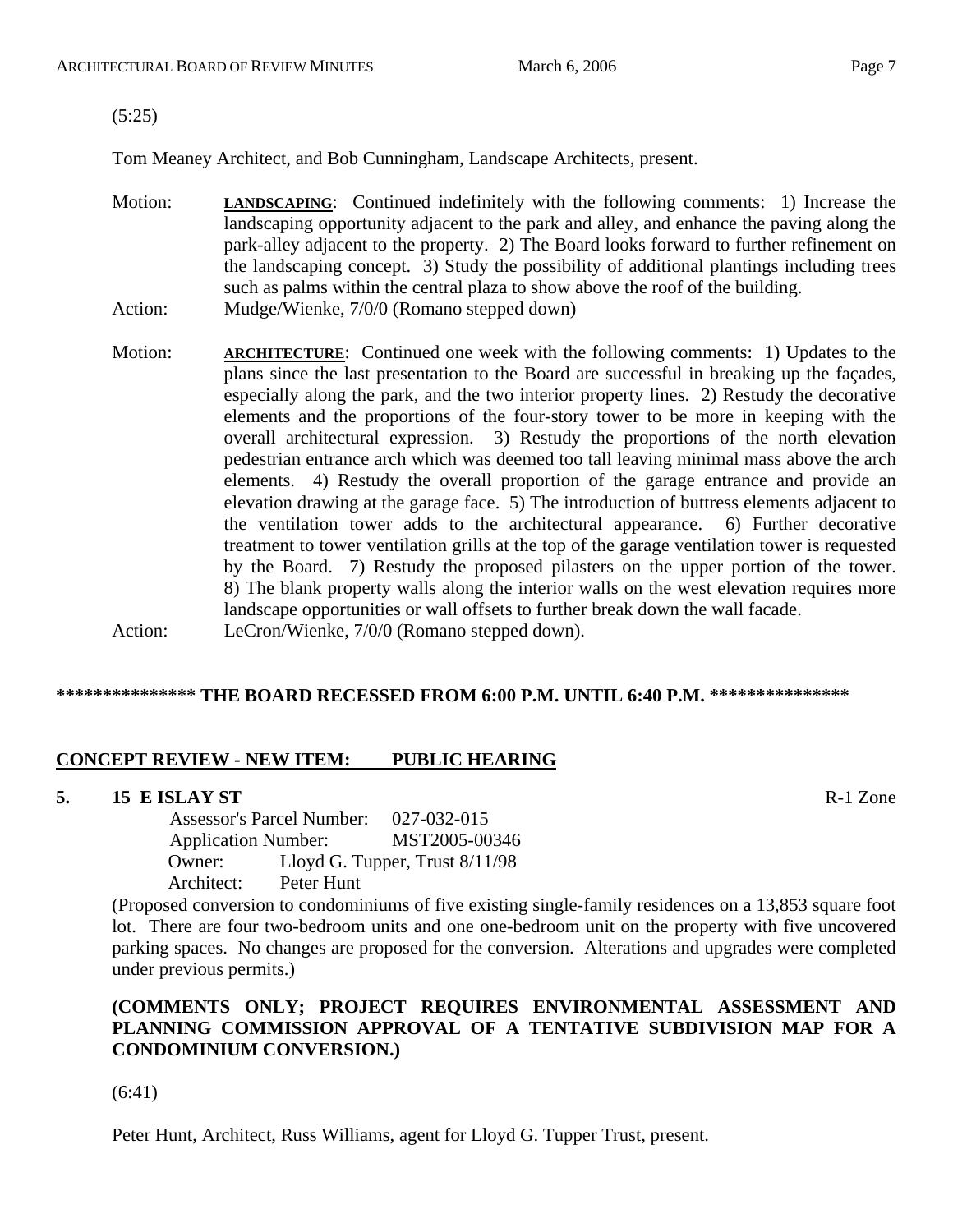Public comment opened at 6:48 p.m.

Mr. Mark Chapman, neighbor at 11 E. Islay #B, expressed support for an excellent renewal project, but also expressed concern regarding the standard parking limitation and future additional conversions to multiple storied buildings (condo conversions) in the area.

Public comment closed at 6:50 p.m.

Public comment re-opened at 7:02 p.m.

Mr. Chapman expressed his concern that his address at 11 E. Islay #B not change, despite discussion on the proposal to change them.

Public comment closed again at 7:03 p.m.

Motion: Continued indefinitely to the Planning Commission with the following comments: 1) The Board can make the condo conversion findings with the condition that trash from Unit D be relocated away from the private outdoor living space of Unit C and out of the setback. 2) The entry gates are deemed an aesthetic enhancement to the project provided they are maintained in a permanently open position. 3) The entry gate posts are acceptable to the Board due to the fact that the site lines to the sidewalk are unimpaired by other fences or landscaping along the front property line. Action: Mudge/LeCron,  $8/0/0$ .

# **CONCEPT REVIEW - CONTINUED ITEM**

# **6. 416 S CANADA ST** R-4 Zone

 Assessor's Parcel Number: 017-334-008 Application Number: MST2005-00441 Owner: Antonio C. Sarabia & Yolanda Marin Designer: Robert Stamps

(Proposal to construct a new, detached, two-story 1,736 square foot three bedroom residence with an attached, 433 square foot, two-car garage on a 6,390 square foot lot with one existing 829 square foot residence. The existing one-car garage is to be demolished and two additional uncovered parking spaces are also proposed.)

# **(Third Concept Review.)**

# **(COMMENTS ONLY; PROJECT REQUIRES ENVIRONMENTAL ASSESSMENT.)**

(7:03)

Robert Stamp, Agent and Designer, present.

Public comment opened at 7:10 p.m.

Mr. Philip Walker of 410 S. Canada Street expressed support for the project.

Public comment closed at 7:11 p.m.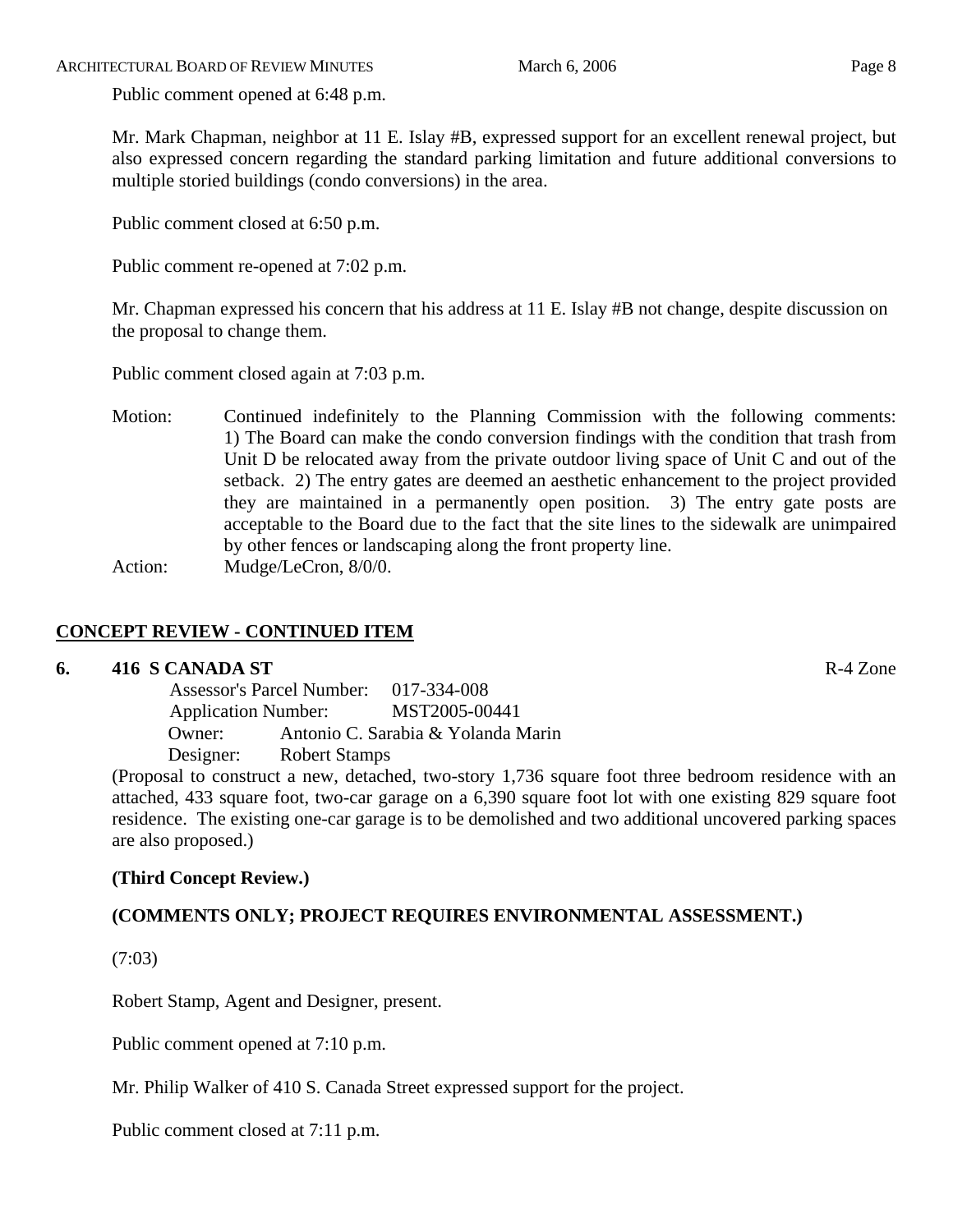#### ARCHITECTURAL BOARD OF REVIEW MINUTES March 6, 2006 March 6, 2006

Motion: Continued indefinitely to the Consent Calendar with the following comments: 1) The project is ready for Preliminary Approval contingent upon the Environmental Report submittal, since the applicant has satisfied the previous concerns of the Board. 2) The applicant is to increase the depth of the balconies as allowed per the Zoning Ordinance. Action: LeCron/Wienke, 8/0/0.

# **REVIEW AFTER FINAL**

# **7. 336 N NOPAL ST** M-1 Zone

|                       | Assessor's Parcel Number: 031-363-001                                                                                                                                                                                                                                                                                                                                        |
|-----------------------|------------------------------------------------------------------------------------------------------------------------------------------------------------------------------------------------------------------------------------------------------------------------------------------------------------------------------------------------------------------------------|
|                       | Application Number: MST2005-00117                                                                                                                                                                                                                                                                                                                                            |
| Owner:                | Vincent E. & Judith A. Wood. Trustees                                                                                                                                                                                                                                                                                                                                        |
| Architect:            | Vadim Hsu                                                                                                                                                                                                                                                                                                                                                                    |
| <b>Business Name:</b> | Airtrix                                                                                                                                                                                                                                                                                                                                                                      |
| Contractor:           | <b>Cortan Construction</b>                                                                                                                                                                                                                                                                                                                                                   |
|                       | $\overline{D}$ 1. . $\overline{C}$ $\overline{C}$ $\overline{C}$ $\overline{C}$ $\overline{C}$ $\overline{C}$ $\overline{C}$ $\overline{C}$ $\overline{C}$ $\overline{C}$ $\overline{C}$ $\overline{C}$ $\overline{C}$ $\overline{C}$ $\overline{C}$ $\overline{C}$ $\overline{C}$ $\overline{C}$ $\overline{C}$ $\overline{C}$ $\overline{C}$ $\overline{C}$ $\overline{C}$ |

(Proposal to construct a new 2,564 square foot, two-story commercial/industrial building for office and low-hazard industrial uses. Demolish existing 1,150 square foot industrial building. The project includes 5 uncovered and 2 covered parking spaces. This project as proposed requires Development Plan Approval.)

**(Review After Final for changes to site plan including a perimeter fence with entry gates and roll gate at driveway entrance, a second floor trellis, removal of a window at first floor on the south elevation, removal of clay tile at second floor balcony, metal louver vent above garage on east elevation, change in parking configuration, revised entry at north west corner of building, the addition of a red brick pathway and changes to the Landscape Plan.)** 

(7:18)

Vadim Hsu, Architect, and Vincent Wood, Owner and Trustee, present.

Motion: Final Approval of the Review After Final of the changes as noted in the plans and contingent upon the approval of a variance by City Council or the Gutierrez Street setback eliminated by City Council prior to issuance of Building Permit.

Action: LeCron/Romano, 8/0/0.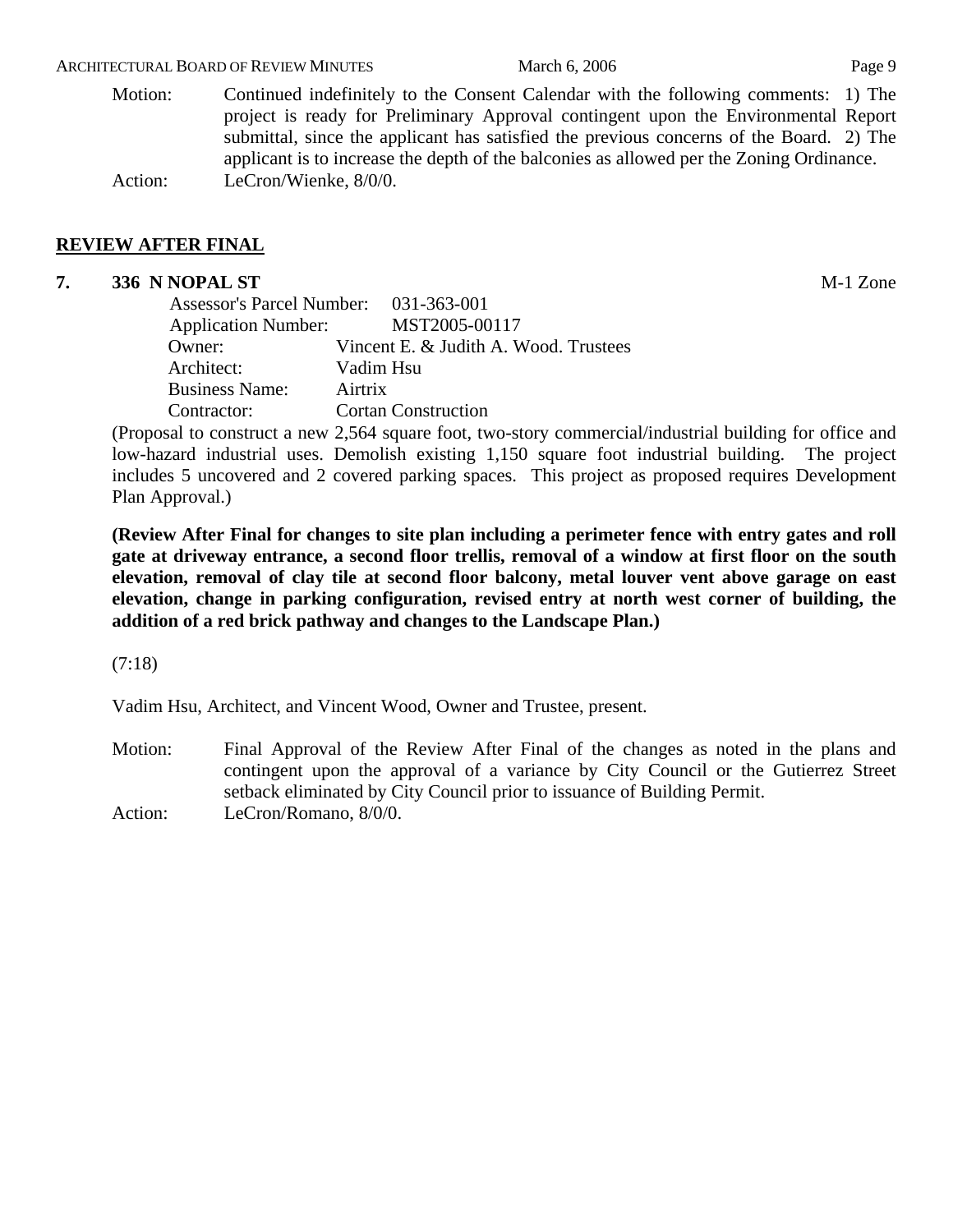# **CONCEPT REVIEW - CONTINUED ITEM**

#### **8. 1425 MISSION RIDGE RD**

| <b>Assessor's Parcel Number:</b> | 019-103-023                  |
|----------------------------------|------------------------------|
| <b>Application Number:</b>       | MST2005-00098                |
| Owner:                           | <b>Escalera Living Trust</b> |
| Landscape Architect:             | Phil Suding                  |

(Proposal for "as-built" 404 cubic yards of grading, an "as-built" 220 linear foot concrete masonry unit (CMU) retaining walls with sandstone veneer at the front of the property which ranges in height from 3.73 feet to 8.42 feet, a proposal to add 55 linear feet of CMU retaining walls with sandstone veneer and iron entry gates to be a maximum of eight feet in height at the driveway, 105 cubic yards of fill for "as-built" demolition of an existing swimming pool, and a landscaping plan on a 1.2 acre lot located in the Hillside Design District. Planning Commission approval is requested for grading in excess of 500 cubic yards and a modification for an overheight wall within the required setbacks and the public rightof-way requiring an encroachment permit. The proposal includes 509 cubic yards of grading in addition to the previously approved and permitted 327 cubic yards of grading under MST2003-00373.)

# **(PROJECT REQUIRES COMPLIANCE WITH PLANNING COMMISSION RESOLUTION NO. 010-06.)**

(7:35)

Phil Suding, Landscape Architect; Brian Escalera, Owner; and JoAnne LeConte, Assistant Planner for the City of Santa Barbara, present.

- Motion: Final Approval with the following conditions: 1) The proposed level area behind the curb at Mission Ridge shall be a maximum of 2.5 feet wide, and rolled or natural edged as it transitions into the recreated grade.
- Action: LeCron/Mosel, 5/2/0 (/Mudge and Manson-Hing opposed/Romano stepped down).

## **CONSENT CALENDAR**

## **REVIEW AFTER FINAL**

## **A. 1221 CHINO ST** R-2 Zone

Assessor's Parcel Number: 039-141-010 Application Number: MST2003-00858 Applicant: Pat Strum Owner: Clint Lefler Architect: Peter Ehlen

(Proposal to convert an existing duplex into two condominium units by elevating, relocating and constructing a new unit underneath. The existing two-car garage will be demolished and replaced with a new unit. A total of four condominiums with seven covered and two uncovered parking spaces are proposed. Planning Commission approval of the Tentative Subdivision Map is required.)

# **(Review After Final for the addition of a concrete block wall to replace the existing 8-foot wood fence at the northern property line.)**

Final Approval as submitted of the Review After Final with the following condition that the color of the proposed wall shall match the existing wall.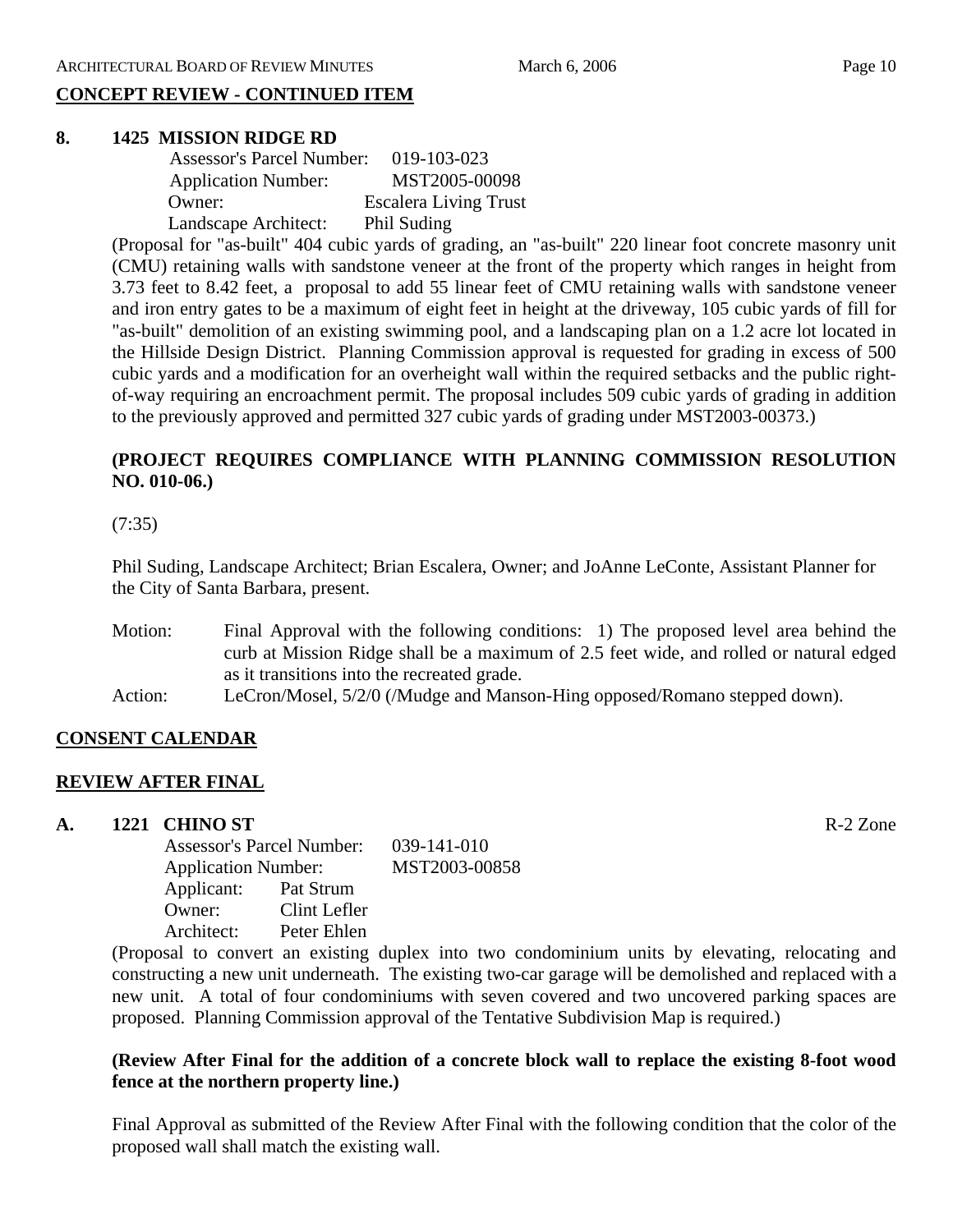# **FINAL REVIEW**

# **B. 3002 PASEO DEL REFUGIO** E-3 Zone

Assessor's Parcel Number: 053-201-008 Application Number: MST2005-00696 Owner: Raul Gutierrez Architect: Joaquin Ornelas, Jr.

(Proposal to construct a new 1,276 square foot, two-story addition to an existing 1,436 square foot, onestory residence on a 7,500 square foot lot. There is an existing two-car garage, habitable accessory space, and a non-conforming open yard.)

# **(Final Approval is requested.)**

Continued one week with the following comments: 1) Provide a color board revision to roof details and window details to eliminate the wood trim.

## **CONTINUED ITEM**

## **C. 1156 N ONTARE RD** A-1 Zone

|           | <b>Assessor's Parcel Number:</b> |                                    |
|-----------|----------------------------------|------------------------------------|
|           | <b>Application Number:</b>       |                                    |
| Owner:    | Tad Smyth                        |                                    |
| Agent:    | Kim Schizas                      |                                    |
| Engineer: | Flowers & Associates             |                                    |
| Agent:    |                                  | Pamela Post, Historical Consultant |

(Proposal to subdivide an existing 14.77-acre lot into nine lots through a Planned Residential Development (PRD), and construct a new public road, curb, and gutter, and private driveway.)

## **(PROJECT REQUIRES COMPLIANCE WITH PLANNING COMMISSION #032-05.)**

Continued indefinitely to the Consent Calendar and ready for Final Approval contingent upon applicant completing and submitting complete working drawings.

## **NEW ITEM**

## **D. 2550 TREASURE DR** E-3/SD-2 Zone

Assessor's Parcel Number: 051-330-003 Application Number: MST2006-00117 Owner: Samarkand of Santa Barbara Inc. Landscape Architect: Suding Design

(Proposal to construct a keystone block wall no higher than 3' and 360 linear feet. Total square footage of new patio area shall be 350 square feet including a ramp with a 5% slope.)

# **(COMMENTS ONLY; PROJECT REQUIRES ENVIRONMENTAL ASSESSMENT.)**

Final Approval as submitted.